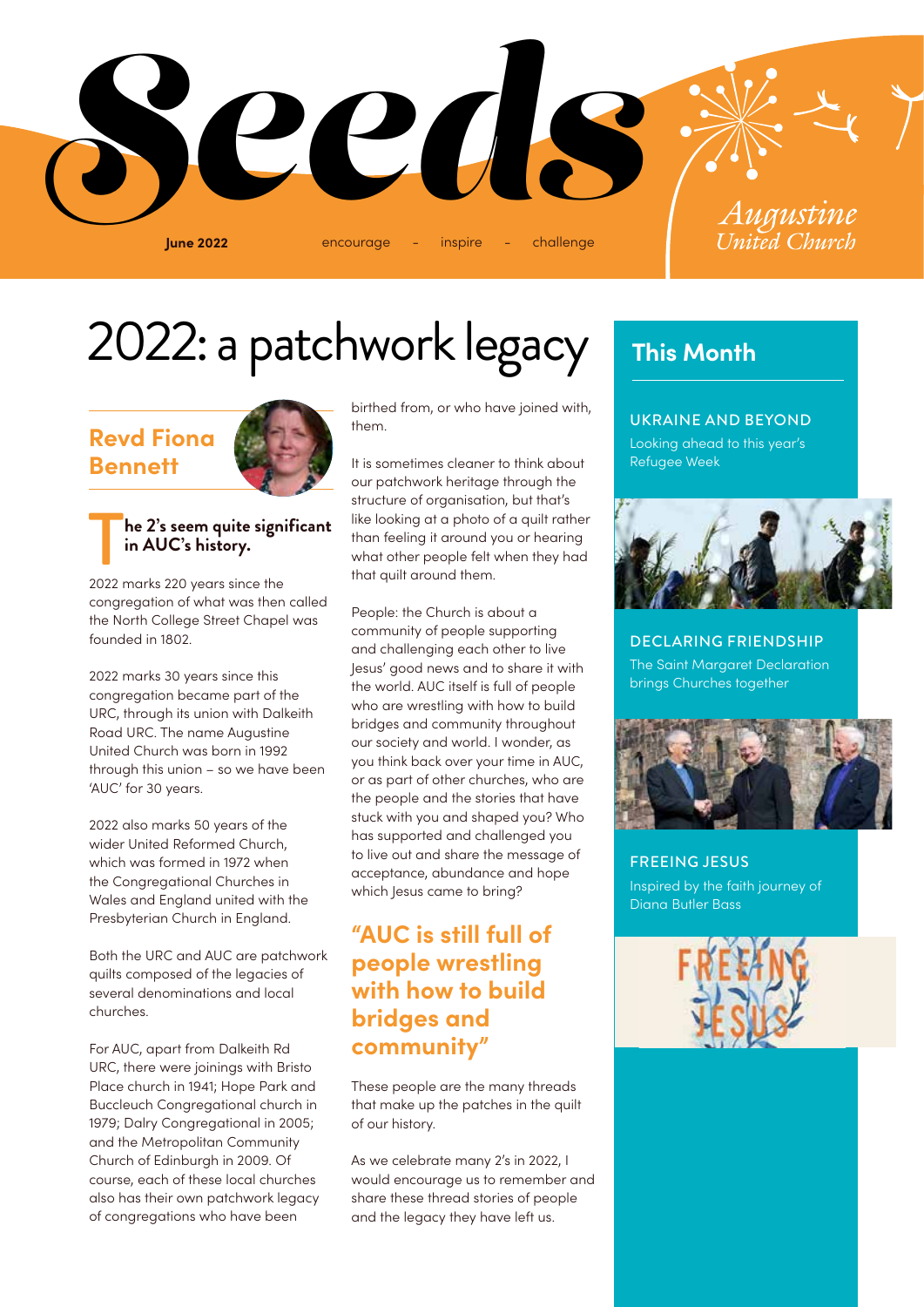



**Augustine United Church, George IV Bridge, Edinburgh, EH1 1EL 0131 220 1677 www.augustine.org.uk facebook.com/AugustineUnited Scottish Charity no. SC000385**

#### **CHURCH SECRETARY**

**Linda Harrison** secretary@augustine.org.uk or via the church office

#### **MINISTER**

**Revd Fiona Bennett** minister@augustine.org.uk 07552 162 717

#### **ASSOCIATE MINISTER**

**Revd Maxwell Reay** associateminister@augustine.org.uk 07957 543 359

#### **CHURCH CENTRE MANAGER**

**Rachel Fitzgerald** centre.manager@augustine.org.uk 0131 220 1677

**WEBSITE**

**Thomas McPolin** web.editor@augustine.org.uk

#### **FACEBOOK**

**Eilidh Carmichael** eilidh.carmichael@augustine.org.uk

#### **SEEDS EDITORIAL TEAM**

**Laurence Wareing and Denis Mallon** newsletter@augustine.org.uk

# **Getting Involved**

Within AUC there are Ministry Teams which are responsible for different areas of Church Life. If you would like to know more or get involved with one of these please email the contact person.

#### CENTRE, PROPERTY & FINANCE

**Ewen Harley**  treasurer@augustine.org.uk

#### **CHILDREN**

**Kirsty Murray** juniorchurch@augustine.org.uk

#### **COMMUNICATION**

**Denis Mallon** denis.mallon@augustine.org.uk

#### OUR TRIBE (LGBT MINISTRY)

**Revd Maxwell Reay** associateminister@augustine.org.uk

#### PEACE & JUSTICE

**Katrina Tweedie** katrina.tweedie@augustine.org.uk

#### PASTORAL & MENTAL HEALTH

**Sheila Storrier**  sheila.storrier@augustine.org.uk

#### **WORSHIP**

**Revd Fiona Bennett** minister@augustine.org.uk

#### YOUNG PEOPLE

**Matt Baines** youth@augustine.org.uk

#### SAFEGUARDING **COORDINATOR**

**Alex Peden** safeguarding@augustine.org.uk 07747 300897

#### VISITOR MINISTRY

**Thomas McPolin** thomas.mcpolin@augustine.org.uk

We are always looking for volunteers to undertake various tasks each week to keep church happening. Perhaps you could consider learning how to make coffee or welcome people. To find out more, contact:

#### AUC VOLUNTEERING

**Lewis Reay**  lewis.reay@augustine.org.uk

#### LOCAL COMMUNITY VOLUNTEERING

**Kathleen Ziffo** kathleen.ziffo@augustine.org.uk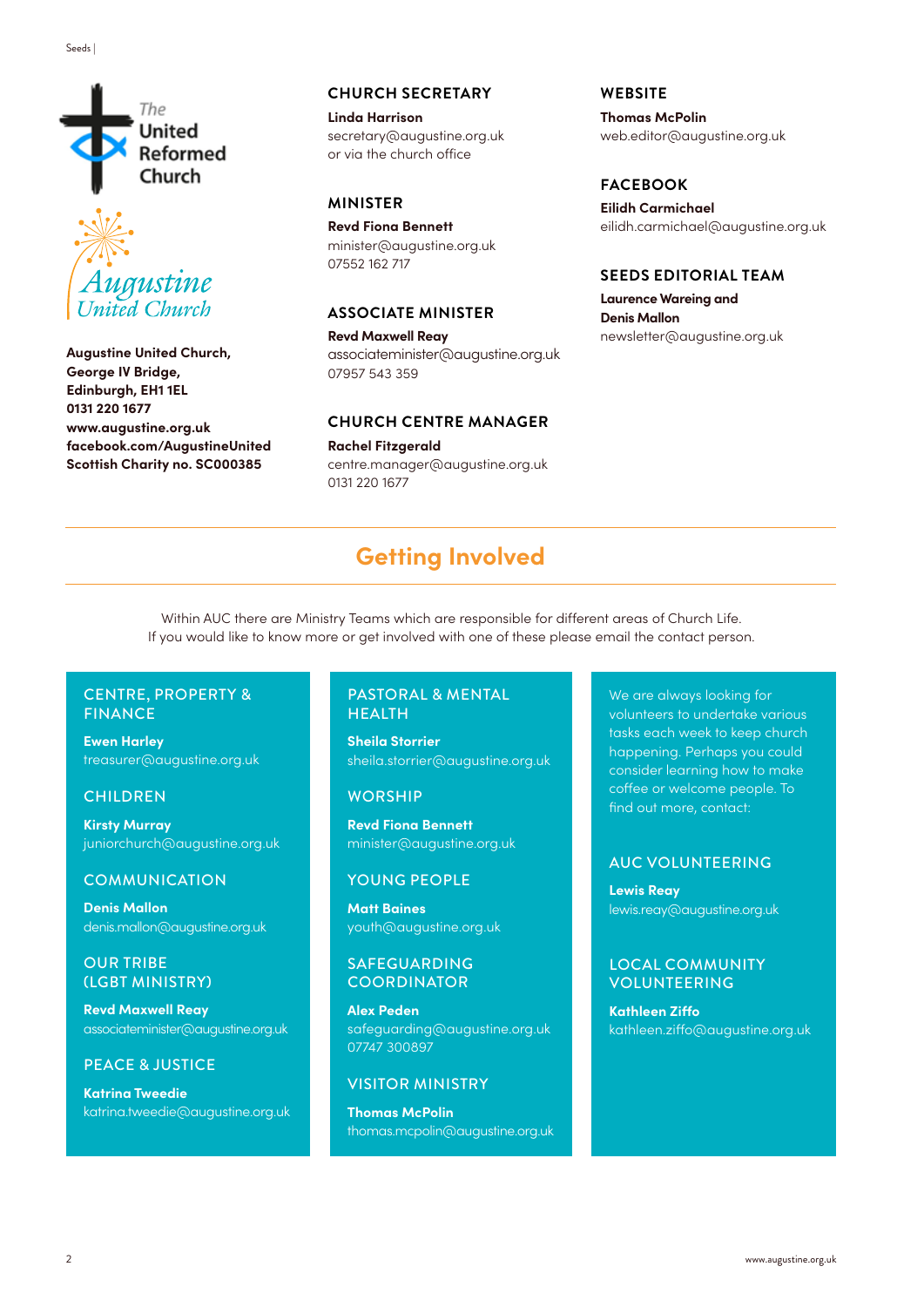#### **News from the United Reformed Church**

#### NICOLA MAKES A MOVE

Many congratulations to AUC member Nicola Robinson who says she is 'delighted' to have accepted a call to be a minister in the Leeds URC Partnership. The role will begin in August, when she will be ordained into the URC and inducted into her new ministry. Just recently she got to take a peek at her new manse (pictured).



For the past two years, Nicola has been on a ministry placement with the Sheffield Team (ten URC churches and three Local Ecumenical Parishes), as part of her four-year training programme.

#### KIRK SAYS YES TO MARRYING SAME-SEX COUPLES

At the Church of Scotland General Assembly last month, commissioners voted to allow ministers and deacons to marry same-sex couples. Commissioners voted 274 votes to 136 to allow the right to apply to become an authorised celebrant to conduct same-sex ceremonies.

The Right Revd Dr Iain Greenshields, Moderator of the General Assembly, said: 'There has been a lengthy,

prayerful and in-depth discussion and debate about this topic for many years at all levels of the Church to find a solution that respects diversity and values the beliefs of all.'

The Church of Scotland joins the United Reformed Church, Unitarians, the Scottish Episcopal Church, Methodists and Quakers in celebrating equal marriage, alongside the Metropolitan Community Church (MCC), who celebrated the first samesex marriage in the UK.

#### ECO SYNODS RECOGNITION

All 11 synods of the United Reformed Church in England, and the National Synod of Wales, have now signed up to become an 'Eco Synod'. The achievement has been celebrated by A Rocha UK who operate the England/ Wales Eco Church scheme. This is part of the wider commitment made by the URC in 2019 to act urgently to reduce carbon emissions across the whole of church life.

So far, the National Synod of Scotland (which relates to Eco-Congregation Scotland) has not made a similar commitment, in part because Eco-Congregation Scotland doesn't offer an eco status at synod level.

However, the Revd David Coleman says 'the Scotland synod is beginning to look (perhaps belatedly) at a synod environmental policy', which it hasn't developed to date.

#### MEET INTERFAITH BUDDIES (ON ZOOM)

Interfaith Scotland will be hosting an Interfaith Buddies event on Zoom, 8 June, 7-8.30pm.

The event provides an opportunity to meet someone from a different faith or belief for a one-to-one conversation on Zoom.



To book your place sign up by Monday 6th June at: tinyurl.com/IB-June2022

#### LABYRINTH RE-OPENED

Polwarth Church's Labyrinth reopened for walking on Saturday 14 May 2022.

A number of AUC members have experienced the Polwarth labyrinth and something of its capacity to nurture inner peace and calm.

If labyrinth walking helps you to pause, reflect, and find stillness in our unsettled world, consider getting in touch to find out future availability. Email labyrinth@polwarth.org.uk.

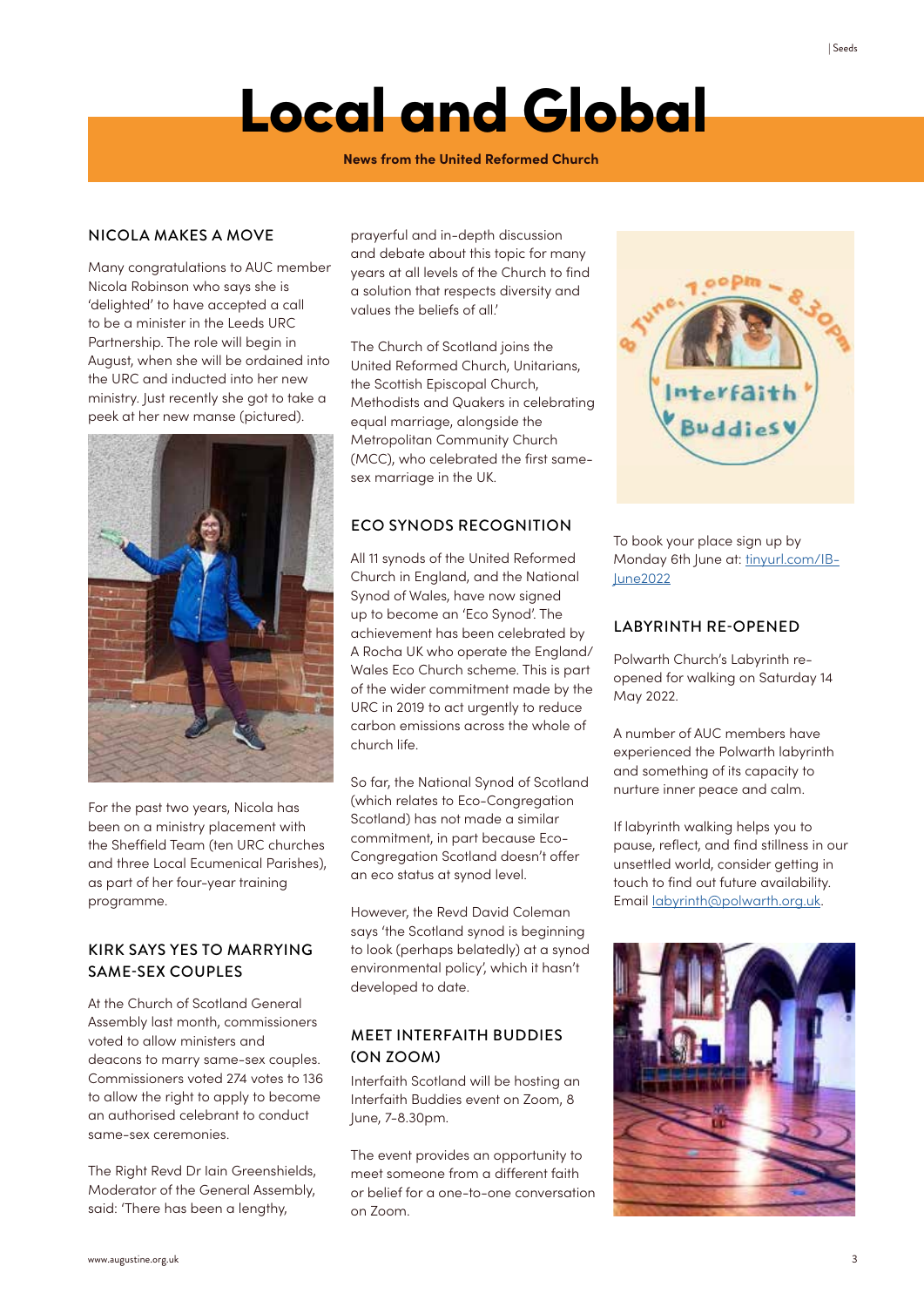Refugees – Ukraine and beyond

**Refugee Week is 20-26 June** 

#### T **he lead image for this year's Refugee Week has been inspired by the theme of 'Healing'.**

Pictured below, the image was commissioned from Nima Javan, a painter specialising in traditional Persian art and contemporary abstract art. Originally from Quchan in North East Iran, Nima sought refuge in the UK in 2019.

#### URC SPEAKS OUT

4

In response to government plans to send some asylum seekers arriving in the UK to Rwanda, and its refusal to implement changes to the Nationality and Borders Bill, the Revd Clare Downing, Moderator of the United Reformed Church General Assembly, issued a statement, saying: 'to fail to speak out would be a denial of our gospel calling'.

Ms Downing said: 'Church leaders have been criticised for joining the debate about asylum and immigration plans. But in the face of unfair and cruel proposals, to fail to speak out would be a denial of our gospel calling. The Biblical mandate is that righteous nations "welcome the stranger".

'. . . We are clear that every individual, whatever their status, should be treated by the state with humanity, dignity, respect and fairness . . . To export some of those seeking asylum to Rwanda is a denial of the UK's responsibilities and of the rights and dignity of refugees. Questions have rightly been raised about Rwanda's record on human rights and the treatment of LGBT people in particular.

'There are many more suitable options open to the government that would save lives in the Channel and tackle people-smuggling, including the establishment of new safe and legal routes for people to come to the UK, allowing refugees to reunite with their families, and providing increased international development assistance to countries that neighbour conflict and crisis.'

#### BEYOND UKRAINE

'Ukraine is undoubtably diverting attention from others who need help – geographically distant, but in equally dire straits.'

**"to fail to speak out would be a denial of our gospel calling. The Biblical mandate is that righteous nations 'welcome the stranger'"**

In a recent *Guardian* editorial, Global development editor Tracy McVeigh noted 'a feeling that people and politicians show support for only the "right" type of refugee. A European with pets that could be our pets and children who wear similar clothes to ours. More neighbour than stranger. More white than black.'

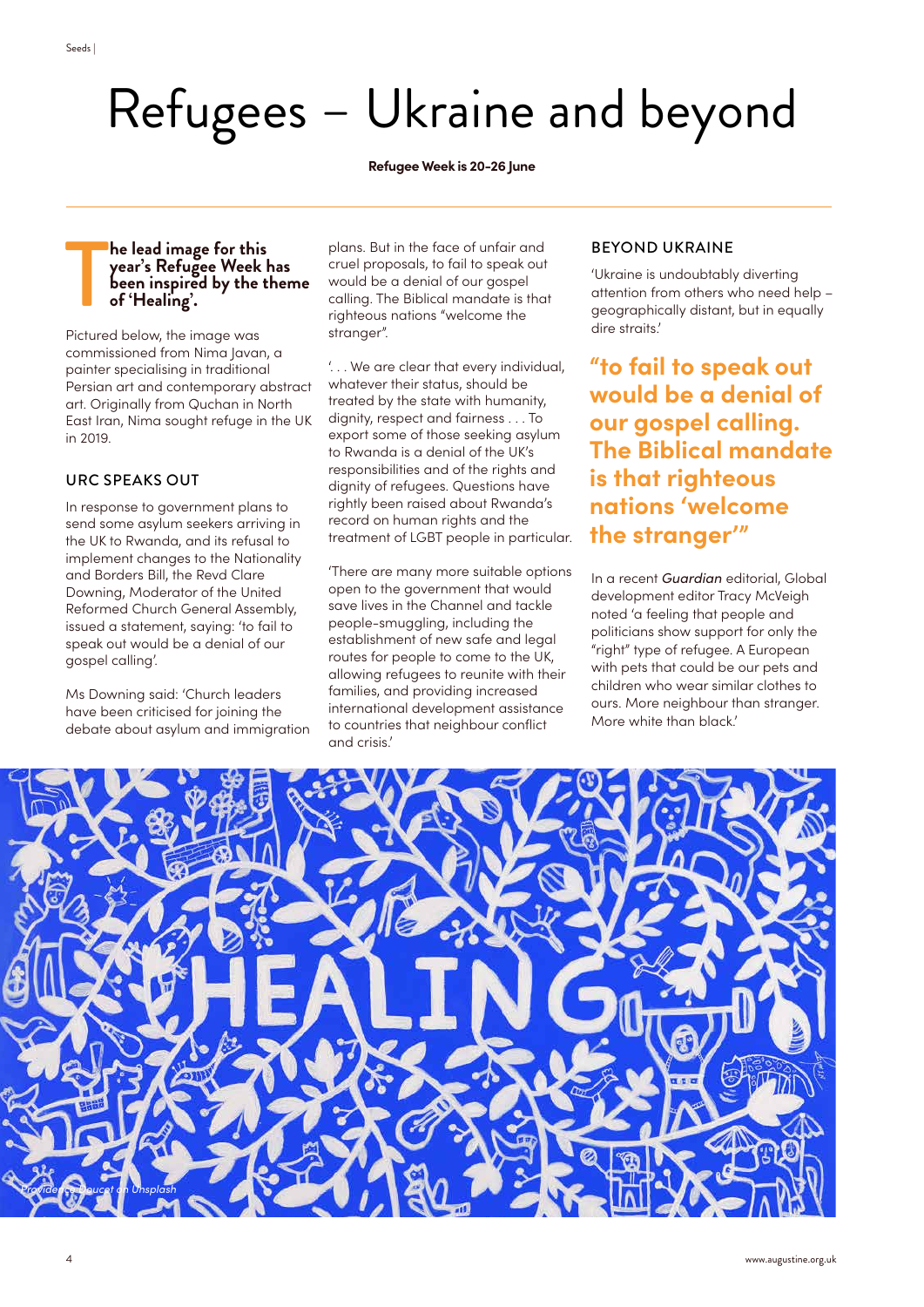

A recent study by Christian Aid revealed that 91% of Britons knew about Vladimir Putin's war, but only 23% knew of drought and impending famine in east Africa. Christian Aid said the finding is 'deeply concerning'. In another recent press release, Oxfam and Save the Children have estimated that someone died of hunger in East Africa every 48 seconds. Tracy McVeigh calls this 'an overwhelming statistic. But people can't put a face to that one person.' Compare that to Ukraine news coverage in which reporters have given voice to refugees themselves, making the resultant stories particularly resonant.

Distance disconnects us, she writes, and there is a 'reluctance to feel the weight of our impotence in the face of disaster. But there is also the issue of understanding. . . 'No one need feel angry that Britain is "too focused" on Ukrainians – we just need to recognise ourselves in east Africans too.'

#### DOWN THE ROAD RUN REFUGEES

*Down the road run refugees, a child and father and mother; scared by what they've left behind and what they fear to discover.*

John Bell and Graham Maule wrote this 'carol is in the form of a protestsong' in 1992. Thirty years on, the anger and shame they expressed are as precisely relevant today. Their words sit in the tradition of songs that not only protest but make us ask ourselves questions. We don't let ourselves off the hook when we sing these words:

*Who will help the refugees to cease their endless walking, while the ones who claim to care continue endless talking?*

(From the Wild Goose publication *Innkeepers & Light Sleepers*)

**"no one need feel angry that Britain is 'too focused' on Ukrainians – we just need to recognise ourselves in East Africans too."**

#### EVERY REFUGEE, A DIFFERENT STORY

There are dangers in drawing too close parallels between what we read in the Bible about refugees and those we read about in our newspapers. Each person's story is different. Nevertheless, the lessons that people of Biblical times learnt from their ancestors' experiences are an

important thread through the teaching of their community leaders, prophets, and of Jesus himself. The histories of Abraham, Jacob and Moses hold powerful memories and the people of Israel are often reminded that, with God, 'you are but aliens and tenants'. From their own experience, in other words, they should know how to treat strangers.

It wasn't always that simple – but the theme continues in the New Testament where, as one writer puts it, we continue to 'find God amidst those who are uprooted'. As a small child, this was Jesus' own experience, as we are reminded every Christmas, and we have to wonder whether the formative escape into Egypt, away from the despotic King Herod, helped inform his message of good news to the poor and freedom for the oppressed.

Journalist and Baptist minister Mark Woods writes: 'Christians have no special insight into the details of security, immigration and asylum policies.' He says 'We have a duty to call those responsible for these policies to account: to tell them when not just their actions, but the fundamental attitudes that guide those attitudes are wrong.'

More about Refugee Week at www.refugeeweek.org.uk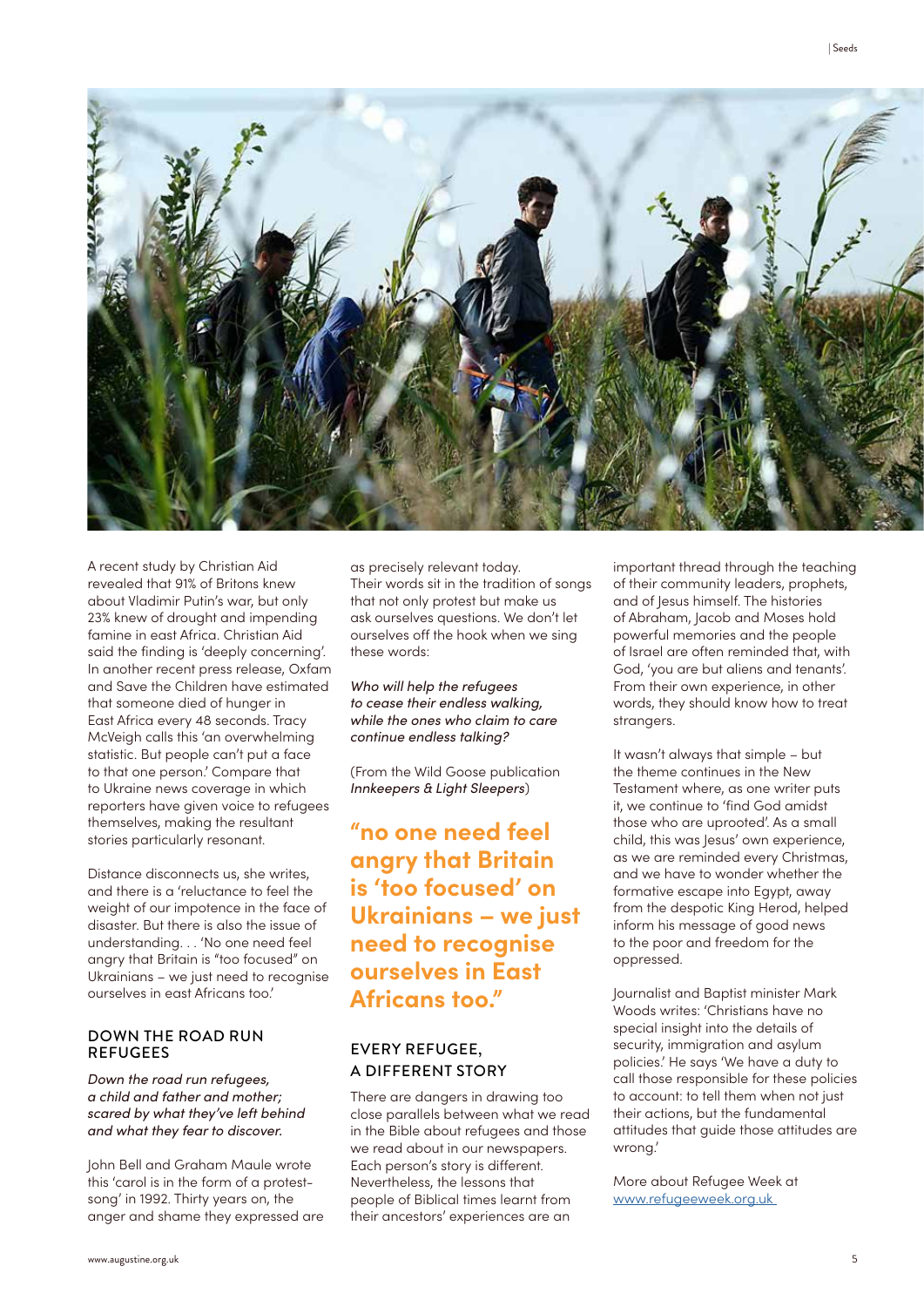# Friendship in plain sight

#### **computed Reformed Church was formed 50 years ago with a passion for ecumenical conversation and church union. he United Reformed Church was formed 50 years ago with a passion for ecumenical**

Some hoped that the fledgling denomination would itself only have a shelf life long enough to see the union of multiple Churches across the UK. That vision hasn't yet come to pass, but during the General Assembly of the Church of Scotland in May commissioners welcomed the second historic agreement with a sister denomination in six months.

The Saint Margaret Declaration is a declaration of friendship between the Kirk and the Catholic Church in Scotland, offering 'a decisive and irrevocable statement of our friendship with one another, based on our shared faith in Christ'.

It has been described as 'the culmination of more than 100 years of dialogue, [emphasising] the shared faith and common ground that unites the Churches'.

Named after the 11th century Scottish Queen, the Saint Margaret Declaration follows on from a similar statement of understanding signed last November between the Church of Scotland and the Scottish Episcopal Church: the Saint Andrew Declaration. The Revd Alexander Horsburgh, Convener of the Kirk's Ecumenical

Relations Committee, said that 'we are declaring a friendship which already exists, which has existed for a long time, and we want everyone to know about it and understand it'.

He described this as a friendship 'in which individuality is respected and there is room for disagreement, but a relationship in which we stand alongside one another, support one another, rejoice together and weep together, pray for and with each other, and do things together.

'By saying out loud that the Church of Scotland and the Catholic Church in Scotland are friends, we contribute to changing not only the narrative of our churches but the narrative of our country too.'

In these days of multiple pressures on all our mainstream Christian denominations, ecumenical friendships have pragmatic value. However, they also reflect gospel values.

'Do I expect our two old institutions to be perfectly aligned and united any time soon?', Mr Horsburgh asked. 'I suspect that may be a task for another generation. Nevertheless, I believe that by acknowledging all the good that we hold in common, we can walk and pray together as friends, deepen our affective unity, and be a more authentic Christian witness in the land. The rest will come in God's good time.'



# Refreshing ministers

### **expresentatives of the Synod of Scotland join** ministerial colleagues from across the whole of the URC for a gathering in **Synod of Scotland joined ministerial colleagues from across the whole Staffordshire in May.**

Speakers included the Revd Najla Kassab, a Presbyterian minister in Lebanon who is currently the President

of the World Communion of Reformed Churches, and Pádraig Ó Tuama, Poet Theologian and former leader of the Corrymeela Community. Over three days, the focus was on the theme of Jubilee, inspired by this year's 50th anniversary of the URC. A time for refreshment, conversation, and fresh vision to bring back to congregations here in Scotland.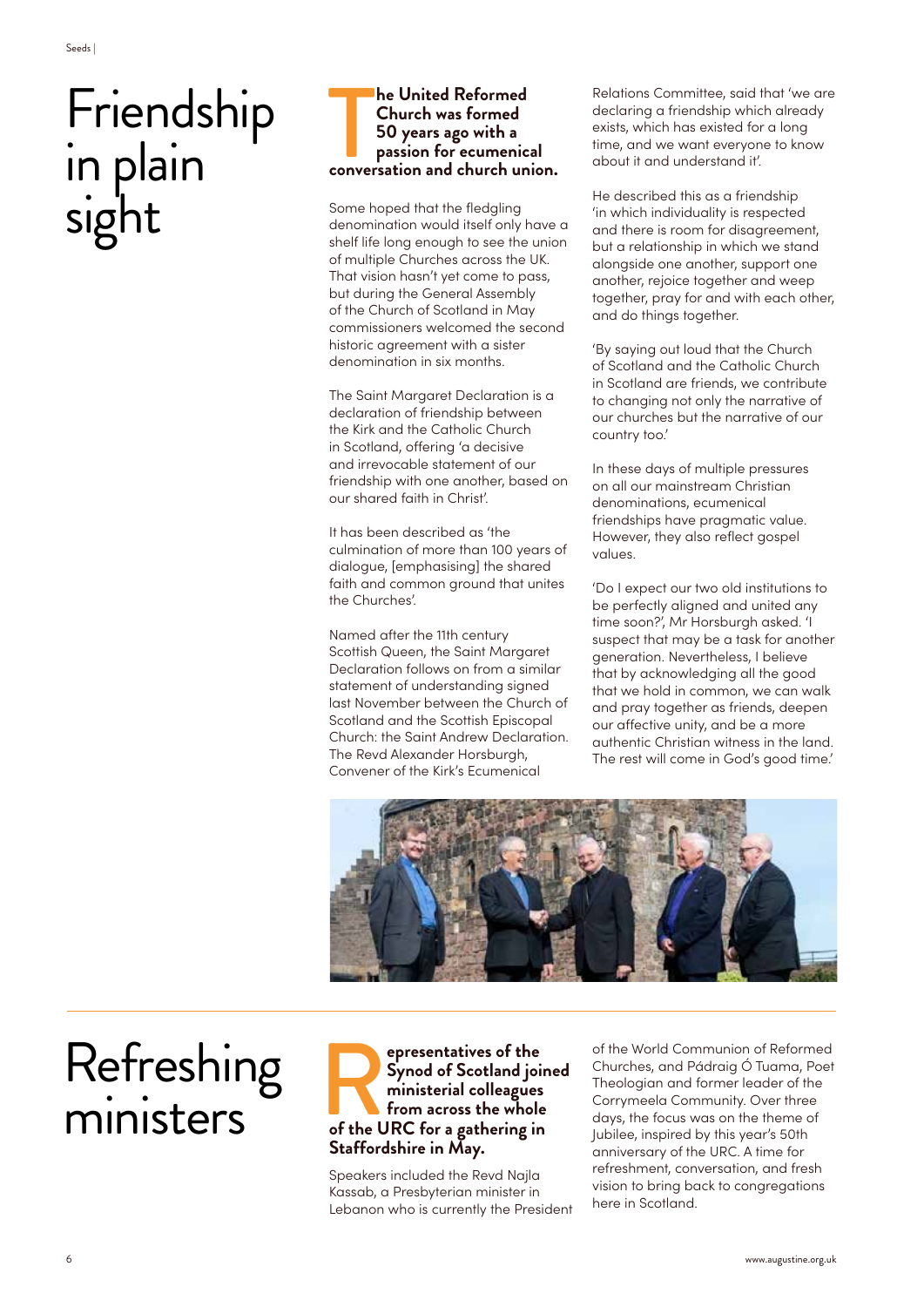#### DANDELIONS (POEM)

Anne MacKenzie has discovered this reflection by Paul Heppleston – doubly apt for the AUC congregation, which has borrowed the dandelion as a symbol of its ministry and mission.

*Bright yellow in the morning light. Dandelions.*

*A field chock full of them. Beautiful! What a year for dandelions! A flower that opens wholly, holds nothing back. Exposed and vulnerable, it offers all it's got; a sign of life fully lived, a pathway to the kingdom. Dandelions. Beautiful in the sunlight. Smiling back at their Creator.*

(from *Bare Feet and Buttercups*, a Wild Goose publication)

#### FREEING JESUS

#### **David Townsend has been inspired by the faith journey of Diana Butler Bass.**

Do you ever read a book that resonates with your own experience? *Freeing Jesus* by Diana Butler Bass is, for me, just such a book.

## **"the book is a rediscovery of Jesus as Friend, Teacher, Saviour, Lord, Way, and Presence"**

*Freeing Jesus* is strongly autobiographical whilst, at the same time, presenting a clear articulation of a renewed faith and theology that has moved away from fundamentalist evangelical notions of 'salvation'.

Like me, Diana Butler Bass discovered fundamentalist evangelicalism in

her teens but, after giving it her all, found herself in mid-life questioning the journey she'd undertaken thus far. As the subtitle suggests, the book is a rediscovery of Jesus as Friend, Teacher, Saviour, Lord, Way, and Presence.



I know that I am not alone in having moved beyond the fundamentalism of my earlier years and, if that is your journey too, I think you will also find that this book resonates. On the other hand, if you never experienced aspects of evangelical fundamentalism, this book will help you to understand the faith journey of those of us who have.

And I suspect that it may help all of us to better articulate aspects of our own faith journey and understanding. As writer Anne Lamott says in her commendation: 'Diana Butler Bass is one of only a few modern Christian writers who can absolutely blow me away with both spiritual insight and beautiful writing.'

#### JUBILEE

To mark the Queen's Platinum Jubilee, the recent Synod of Scotland enews offered the following prayerreflection, with this comment from the editor: 'Whatever your thoughts [about the celebrations], there is something quite emotional, disturbing, embracing, celebratory, shuddering even, when one looks back over such a long space of time.'

*The Platinum Jubilee celebrates 70 years of Faith and Service of Queen Elizabeth II.* 

*For 70 long years, through trial, turmoil, celebration, sorrow, she has endeavoured to keep herself focused upon her Christian faith, through reading the bible daily, and interpreting Christ's teaching. Gracious God, we give thanks for the* 

*70 years of Faith and Service of Queen Elizabeth II.*

*As she reflects upon her commitment to duty*

*may she draw comfort from the blessings you have bestowed upon her.*

*We thank you for the gift of your Son, Jesus Christ,*

*for his life on earth and his teachings from which Queen Elizabeth*

*has drawn sustenance and strength. We pray for her, for ourselves and our nations*

*that wherever we are and whoever we are,*

*we too will strive to follow her Christian example.*